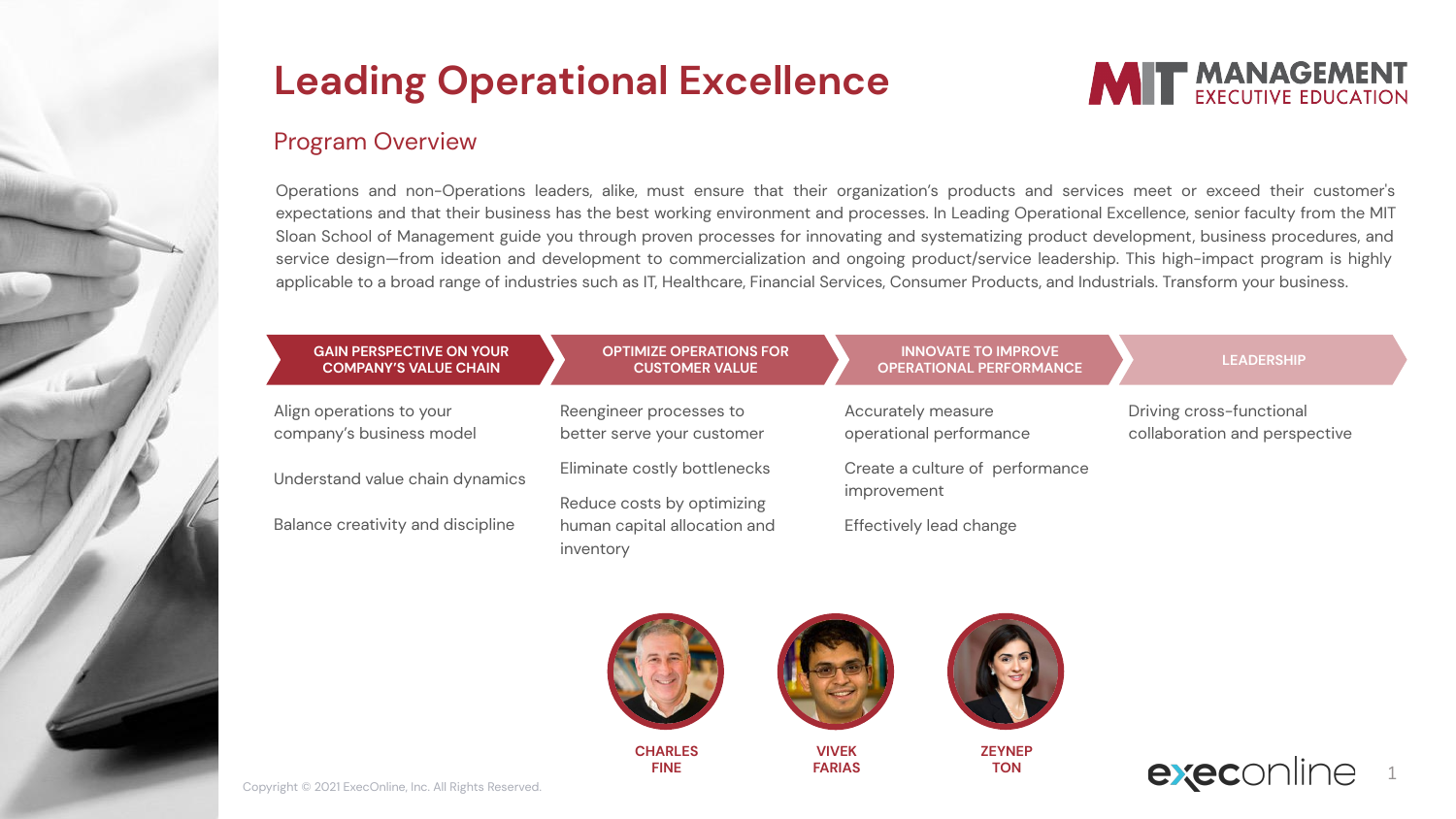## Key Conceptual Models

- **The Star Model:** Jay Galbraith's framework for analyzing the key attributes of an organization in order to ensure compatibility with proposed operational improvements: Strategy, Structure, Processes, Rewards, People.
- **Process Flow Diagramming:** Schematic tools for visualizing and analyzing operational processes.
- **Business Process Physics: Professor Vivek Farias provides** tools and techniques for analyzing process capacity, throughput, and wait times, as well as strategies for predicting performance and contending with unpredictable variability.
- **Newsvendor Model:** An essential tool for optimizing capacity when future demand is uncertain.
- ✔ **The Good Jobs Strategy:** Professor Zeynep Ton's leading-edge approach to work design that focuses on striking the optimal balance between Standardization and Empowerment and where appropriate, supporting those choices with Cross-Training and staffing with "Slack."



#### Additional Program Features

- **Self-checks:** Interactive exercises provide practice in and confirm understanding of key concepts, including measuring capacity, computing throughput, build-up diagrams, process flow analysis, applying the Newsvendor model.
- **Case Studies:** Analyses of leading companies (e.g. IDEO, Toyota, Genentech) in a variety of industries provide illustrative examples of operations concept and process re-engineering approaches.

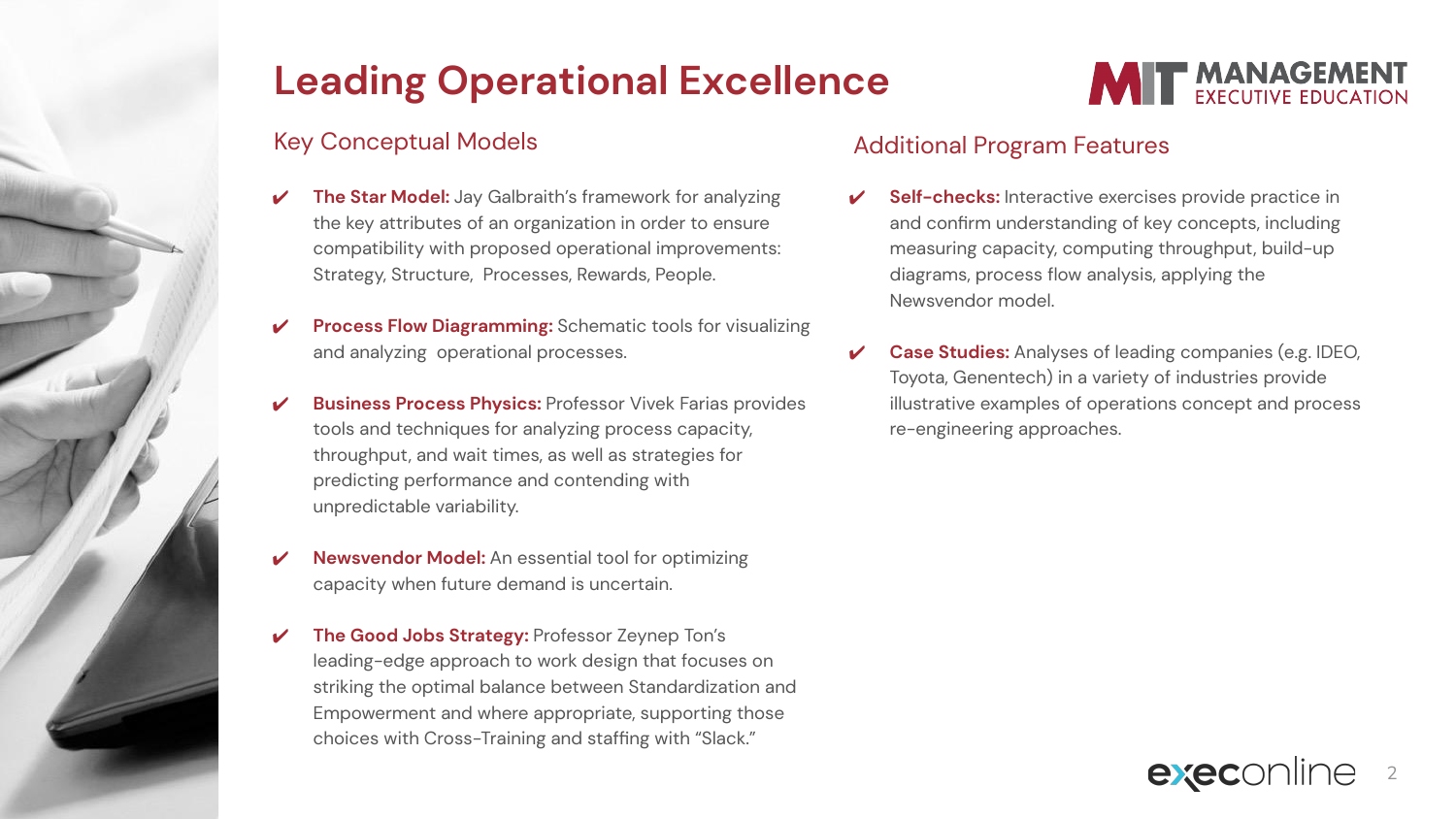### Curriculum: Week by Week



\* Module = 1 Week \*\*Live Events may be subject to change  $\blacksquare$ NOTE: Orientation Pre-Requisite Work (90 minutes) and Final Presentation at end of program (90 minutes).

**MIT MANAGEMENT**